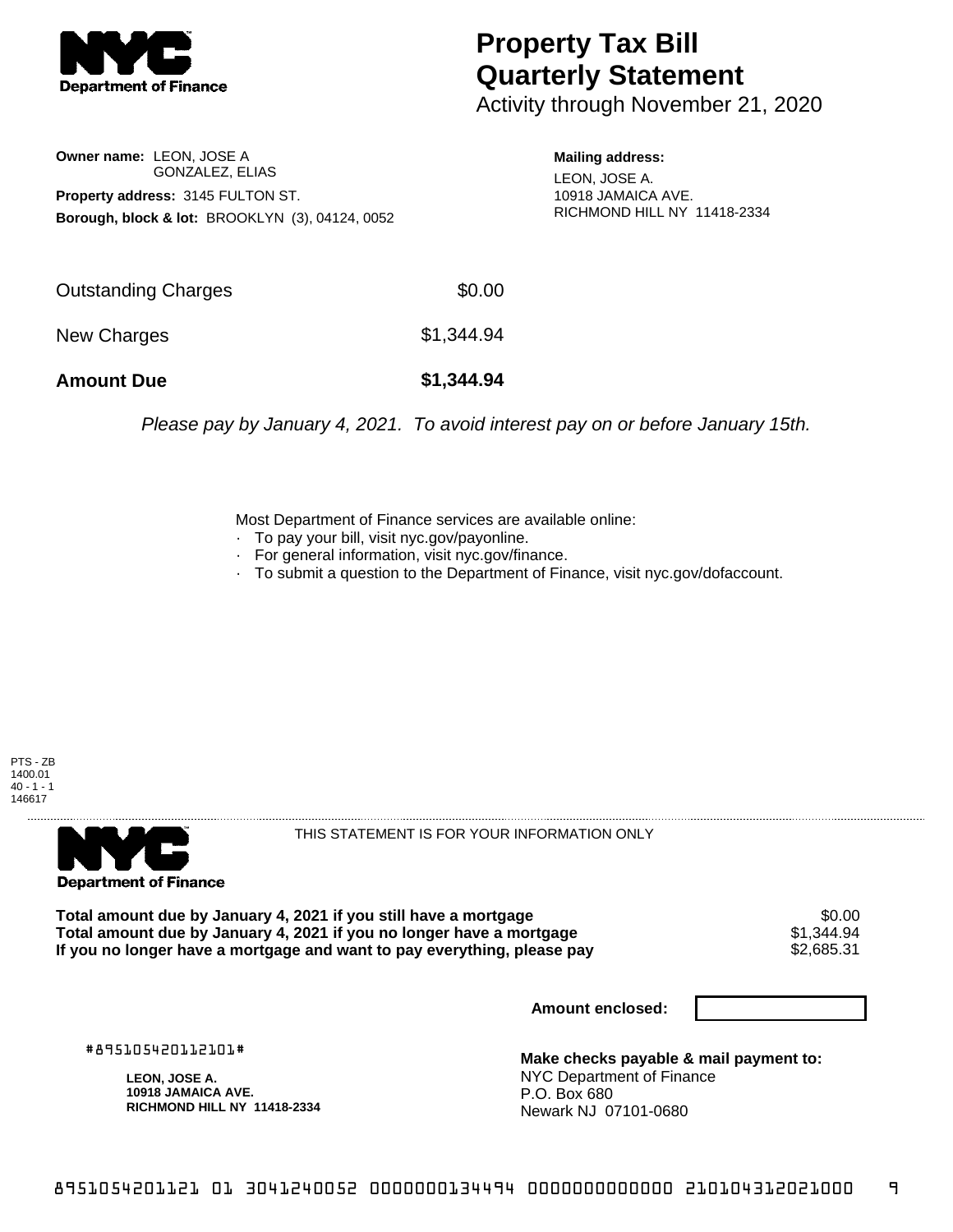

| <b>Billing Summary</b>                                                     | <b>Activity Date Due Date</b> |                     | <b>Amount</b> |
|----------------------------------------------------------------------------|-------------------------------|---------------------|---------------|
| Outstanding charges including interest and payments                        |                               |                     | \$0.00        |
| <b>Finance-Property Tax</b>                                                |                               | 01/01/2021          | \$1,360.62    |
| Adopted Tax Rate                                                           |                               |                     | $$-15.68$     |
| <b>Total amount due</b>                                                    |                               |                     | \$1,344.94    |
| <b>Tax Year Charges Remaining</b>                                          | <b>Activity Date</b>          | <b>Due Date</b>     | Amount        |
| Finance-Property Tax                                                       |                               | 04/01/2021          | \$1,360.62    |
| Adopted Tax Rate                                                           |                               |                     | $$-15.68$     |
| Total tax year charges remaining                                           |                               |                     | \$1,344.94    |
| If you pay everything you owe by January 4, 2021, you would save:          |                               |                     | \$4.57        |
| How We Calculated Your Property Tax For July 1, 2020 Through June 30, 2021 |                               |                     |               |
|                                                                            |                               | Overall             |               |
| Tax class 1 - Small Home, Less Than 4 Families                             |                               | <b>Tax Rate</b>     |               |
| Original tax rate billed                                                   |                               | 21.1670%            |               |
| New Tax rate                                                               |                               | 21.0450%            |               |
| <b>Estimated Market Value \$854,000</b>                                    |                               |                     |               |
|                                                                            |                               |                     | <b>Taxes</b>  |
| <b>Billable Assessed Value</b>                                             |                               | \$25,712            |               |
| <b>Taxable Value</b>                                                       |                               | \$25,712 x 21.0450% |               |
| <b>Tax Before Abatements and STAR</b>                                      |                               | \$5,411.12          | \$5,411.12    |
| Annual property tax                                                        |                               |                     | \$5,411.12    |
| Original property tax billed in June 2020                                  |                               |                     | \$5,442.48    |
| <b>Change In Property Tax Bill Based On New Tax Rate</b>                   |                               |                     | $$ -31.36$    |

Please call 311 to speak to a representative to make a property tax payment by telephone.

For information about the interest rate charged on late payments, visit nyc.gov/taxbill.

## **Home banking payment instructions:**

- 1. **Log** into your bank or online bill pay website.
- 2. **Add** the new payee: NYC DOF Property Tax. Enter your account number, which is your boro, block and lot, as it appears here: 3-04124-0052 . You may also need to enter the address for the Department of Finance. The address is P.O. Box 680, Newark NJ 07101-0680.
- 3. **Schedule** your online payment using your checking or savings account.

## **Did Your Mailing Address Change?** If so, please visit us at **nyc.gov/changemailingaddress** or call **311.**

When you provide a check as payment, you authorize us either to use information from your check to make a one-time electronic fund transfer from your account or to process the payment as a check transaction.